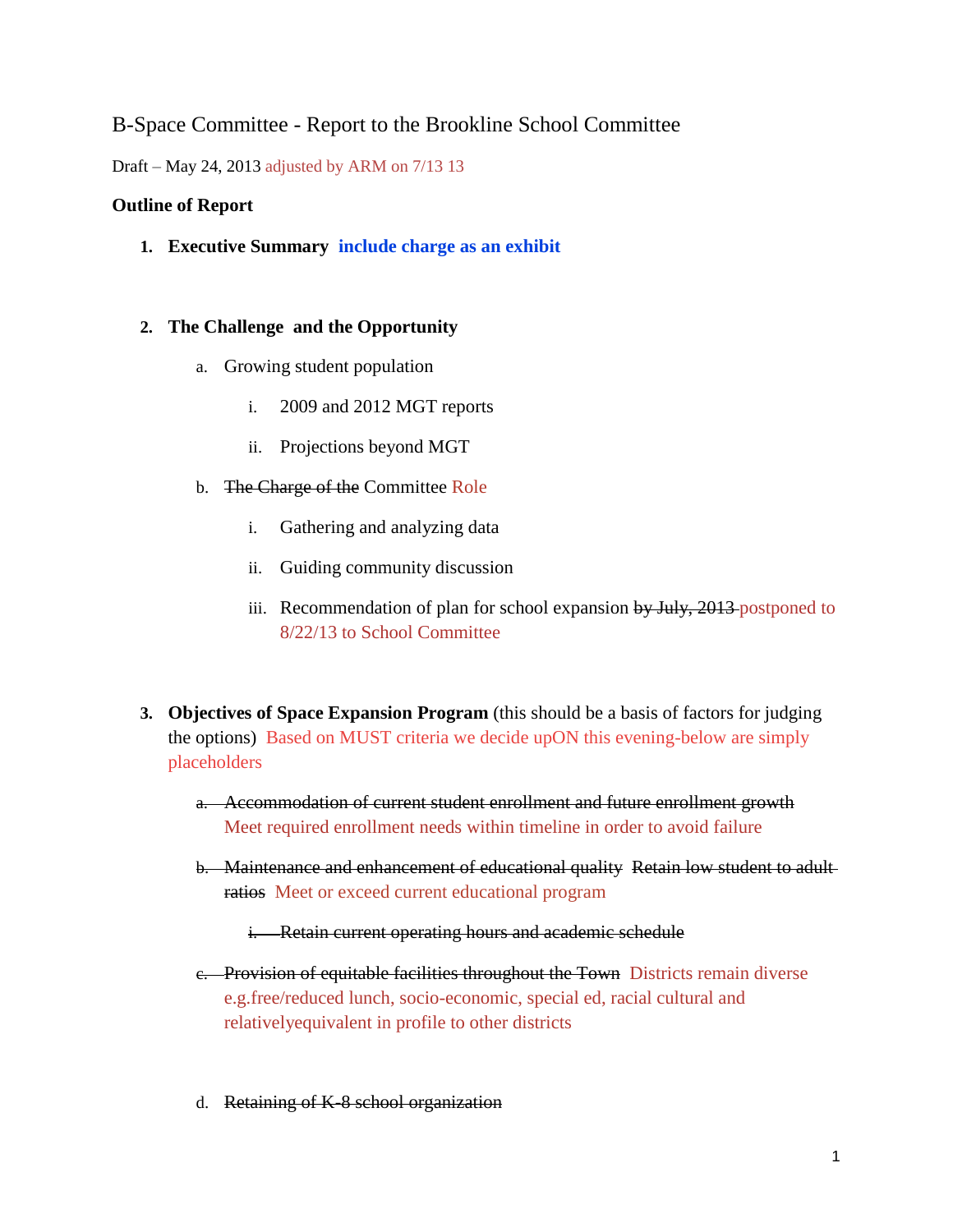- e. Preservation of neighborhood schools Radius proximity (? % of students within ? miles)
- f. Maintenance METCO program and materials fee program for Brookline employees (see below)
- g. Minimization of the impacts of redistricting (see below)
- h. Implementable in an appropriate timeframe (see above (a))
- i. Must be financially reasonable, in first time capital and on-going operating costs
- j. Should have significant public support Probability of successful approval by Brookline Community (Town Meeting + override vote)
- k. Meet MSBA standards
- l. Other important criteria: neighborhood (K-?) schools, METCO (exhibit re shut down of new METCO students-needs to show revenue loss, year by year classroom gain, education gain for our students, Material Fee Program (exhibit), redisricting impact,
- **4. Financial Constraints** (this section largely by Michael Sandman, Peter Rowe and Sean Cronin)
	- a. Current budgeted capital projects
	- b. Current and projected operating budgets
	- c. Capacity to carry additional capital projects with and without overrides
	- d. Capacity to carry additional operational costs with and without overrides
	- e. Options for raising additional revenues beyond Overrides such as increasing the commercial tax base of Brookline, efficiencies in Town and school operations, postponement of other capital (Town) projects
	- f. tax effects on homeowners and apartment owners at various levels of override proposals.

Other Considertions: MSBA K-8 and Devotion potential slow down or halt, plus long term plan deadline.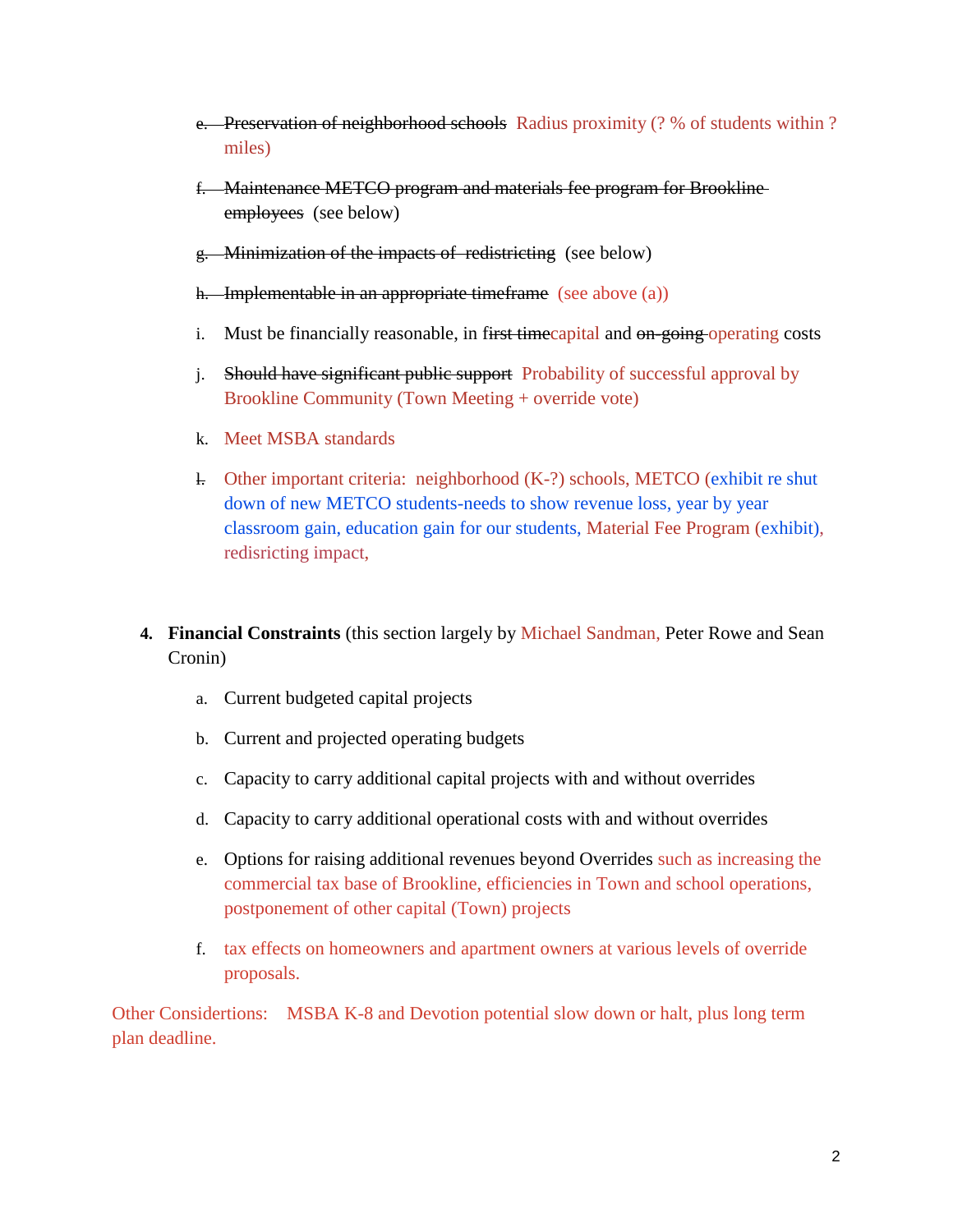- **5. Review of Existing Facilities and New Sites** (this section largely by physical planning consultant)
	- a. K-8 Schools available for Expansion
		- i. Baker School
			- 1. Existing Condition
			- 2. Expansion capacity
		- ii. Heath School
			- 1. Existing Condition
			- 2. Expansion capacity
		- iii. Driscoll School
			- 1. Existing Condition
			- 2. Expansion capacity
		- iv. New Lincoln School
			- 1. Existing Capacity
			- 2. Expansion Capacity
		- v. Pierce School
			- 1. Existing Capacity
			- 2. Expansion Capacity
		- vi. Lawrence School
			- 1. Existing Capacity
			- 2. Expansion Capacity
		- vii. Devotion School
			- 1. Current Planned Capacity after Renovation
			- 2. Potential Expanded Capacity after Renovation
	- b. High School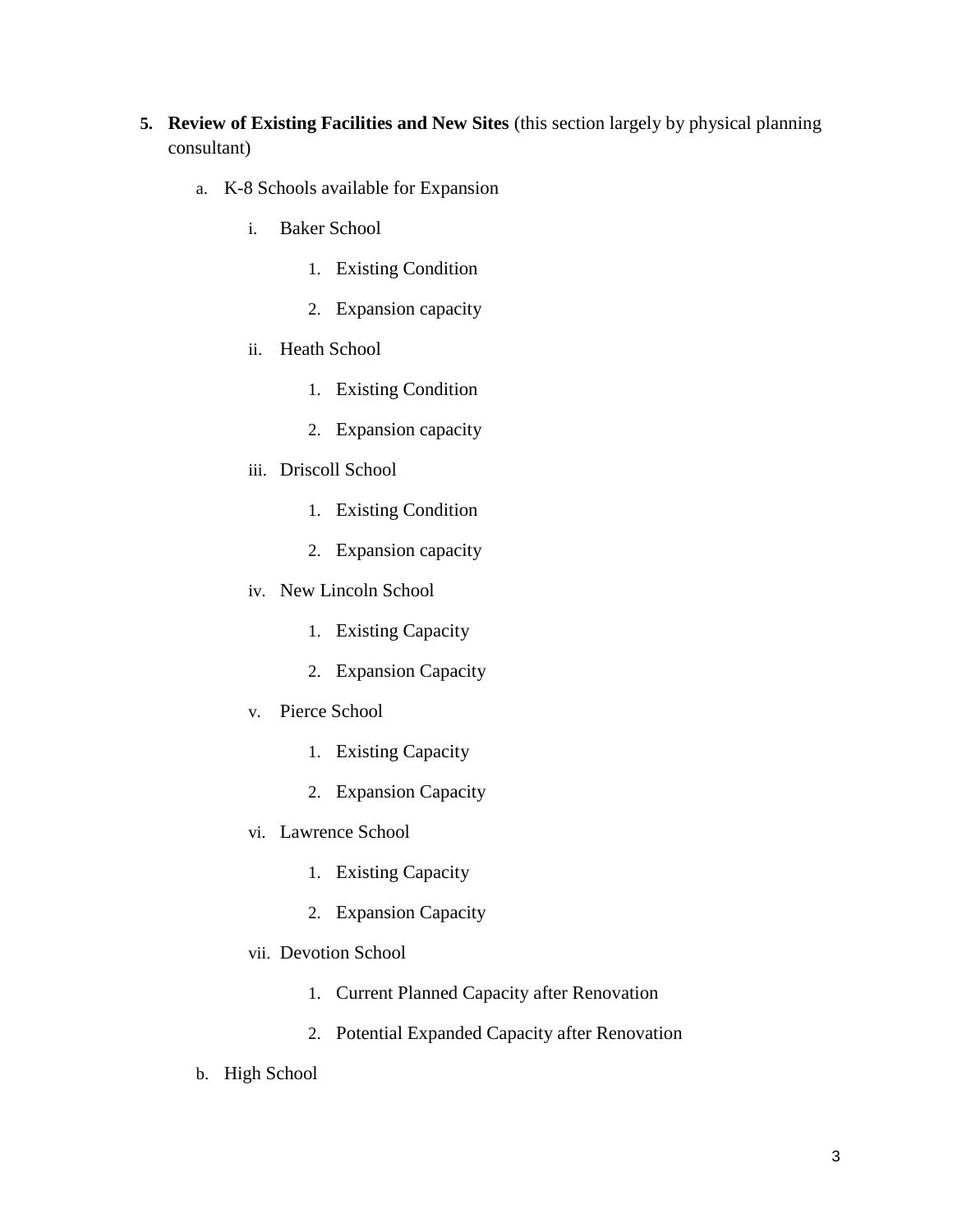- i. Existing Condition
- ii. Expansion Capacity
- c. Other existing facilities
	- i. Old Lincoln School
		- 1. Current Capacity and Condition
		- 2. Expansion Capacity
	- ii. Lynch Center now rejected
	- iii. Baldwin School
- d. Other Potential sites for new facilities
	- i. Soule Rec/Baldwin
		- 1. Capacity
		- 2. Cost and schedule for acquisition
	- ii. Others?
	- iii. Amory
	- iv. BU-Worthngton Rd.
	- v. Expand new Pre-K locations to include Ks

#### **6. Options for school expansion**

- a. Options reviewed, rejected and why
	- i. New 8-9 School at unidentified site
	- ii. 8<sup>th</sup> grade school at OLS
	- iii.  $6<sup>th</sup>$  grade school at OLS
	- iv. Super K-8 campus incorporating OLS and either Pierce School or NLS
	- v. Commerical property on Com Ave. (Reduces Bkln tax revenue)
	- vi. MAB parcel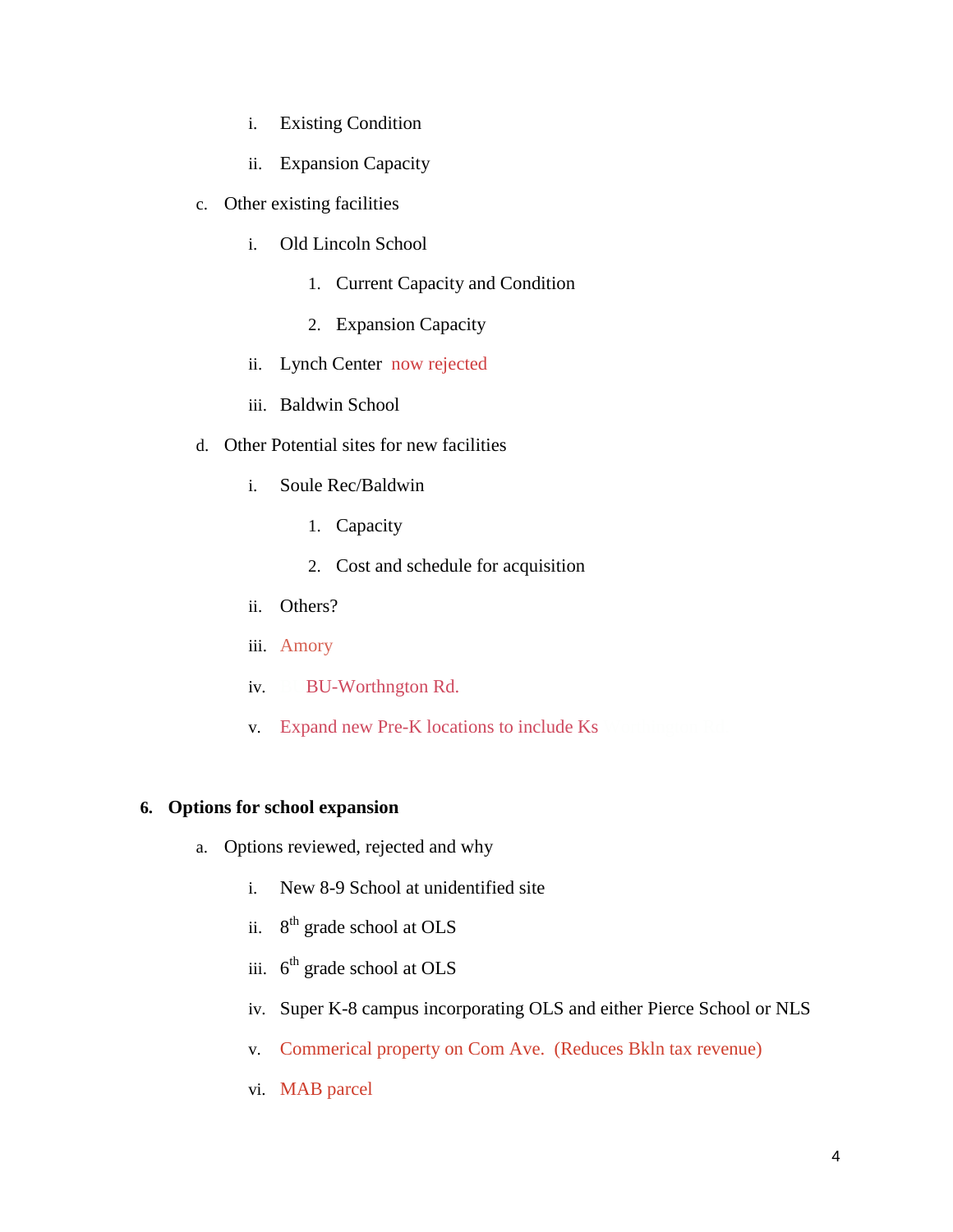- vii. for BHS expansion, parking lot east side of Unified Arts building, and transformation of the Tappan St. gym into classrooms.
- viii. Baldwin for K-8 school. Problems with the walkability, and the major upheaval due to required redistricting.tgymhe Ta
- b. Options Selected for full assessment and why
	- i. New K-8 school at Amory(problem with community support) or site yet to be selected
	- ii. K-8 at a renovated and expanded Old Lincoln School subject at this time to CBA analysis (also problem with community support.
	- iii. Distributed expansions of K-8's will have HMFH work 7/24
	- iv. Expansion of High School
	- v. Long-term accommodation for BEEP program (where?) Temples Emeth and Ohabei Shalom
- 7. **Assessment of Selected Options** ( Using factors and agreed upon criteria from Section 3) Explain CBA system (exhibit)
	- a. Each Option Assessed: Based on MUST criteria we decide upon this eveningbelow are simply placeholders
		- i. Accommodation of current student enrollment and future enrollmentgrowth Meet required timeline in order to avoid failure
		- ii. Meet or exceed current educational program
		- iii. Preservation of neighborhood schools Radius proximity (? % of students within ? miles)
		- iv. Provision of equitable facilities throughout the Town Districts remain diverse e.g.free/reduced lunch, socio-economic, special ed, racial cultural and relativelyequivalent in profile to other districts
		- v. Minimization of the impacts of redistricting See Below vii
		- vi. Implementable in an appropriate timeframe see i above